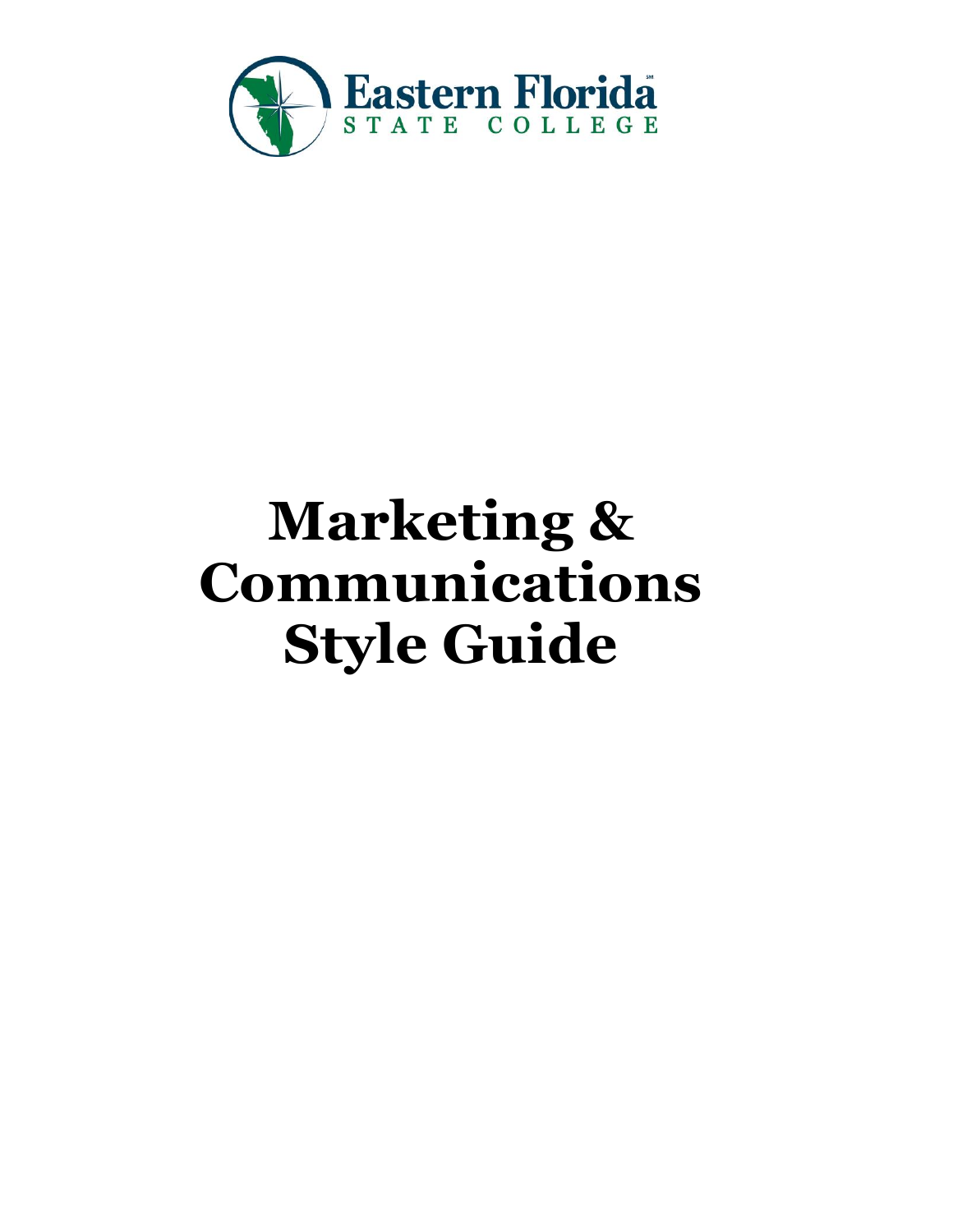## <span id="page-1-0"></span>**Table of Contents**

| Introduction                           | 3              |
|----------------------------------------|----------------|
| <b>Review Process</b>                  | 4              |
| <b>Graphic Design Requests</b>         | 5              |
| <b>Branding Standards</b>              | 6              |
| <b>EFSC Name</b>                       | 6              |
| <b>EFSC Logo Usage</b>                 | 6              |
| <b>Official Logos</b>                  | 6              |
| <b>EFSC Seal</b>                       | $\overline{7}$ |
| <b>Legal Requirements</b>              | 8              |
| <b>Business Materials</b>              | 9              |
| <b>Email Signature</b>                 | 9              |
| Voicemail                              | 10             |
| <b>College Colors and Typography</b>   | 10             |
| <b>College Websites</b>                | 11             |
| <b>Website Graphics</b>                | 11             |
| <b>Social Media Accounts</b>           | 11             |
| Name/Handle                            | 11             |
| <b>Disclaimer</b>                      | 11             |
| Graphics                               | 12             |
| Hashtags                               | 12             |
| Photographs                            | 12             |
| <b>Manual of Editorial Style</b>       | 13             |
| <b>Academic Degrees</b>                | 13             |
| <b>Addresses and Telephone Numbers</b> | 13             |
| Capitalization                         | 14             |
| Dates and Times                        | 15             |
| <b>Numbers and Measurements</b>        | 16             |
| Punctuation                            | 17             |
| <b>Titles</b>                          | 18             |
| URLS/Websites                          | 19             |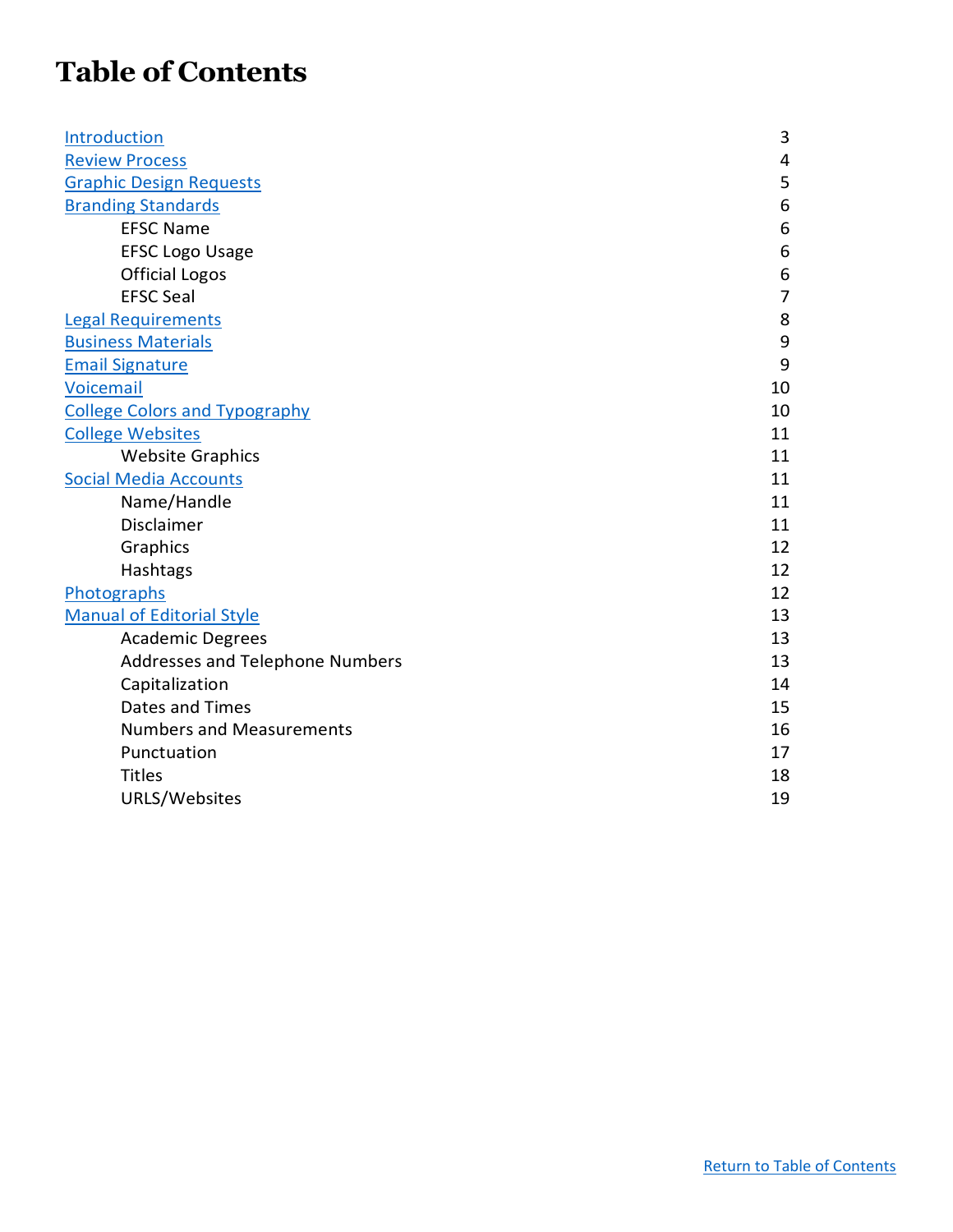## <span id="page-2-0"></span>**Introduction**

This Style Guide defines standards for the visual identity of Eastern Florida State College, its athletic programs and its direct support organizations. These include criteria for the creation of digital and print materials, official publication protocols, procedures for logo usage and general rules governing style.

This guide applies to all visual communications that represent the College externally and internally including materials paid for in part or in whole by College funds, by public and private grants and by funds given to the College through the EFSC Foundation.

While communications do not need to look exactly alike, they must follow certain branding rules and incorporate critical identifying icons in specific ways to present a professional, organized and consistent look.

We are counting on all members of the EFSC community to serve as brand ambassadors, recognizing that this consistency is crucial to the visual representation of our brand.

Although we have four physical campuses and an online component, we are one institution. Connecting with the community and strengthening our brand as a professional, high-caliber institution of higher learning is of the utmost importance.

Whether a brochure, flyer, poster, sign, newsletter, web page, T-shirt, email or social media post, communications should be consistent and easily identifiable as Eastern Florida State College. These guidelines will help ensure that all messages – and Eastern Florida's image – are presented with the appropriate branding.

Please contact the Office of Collegewide Communications if you require additional assistance or would like more information.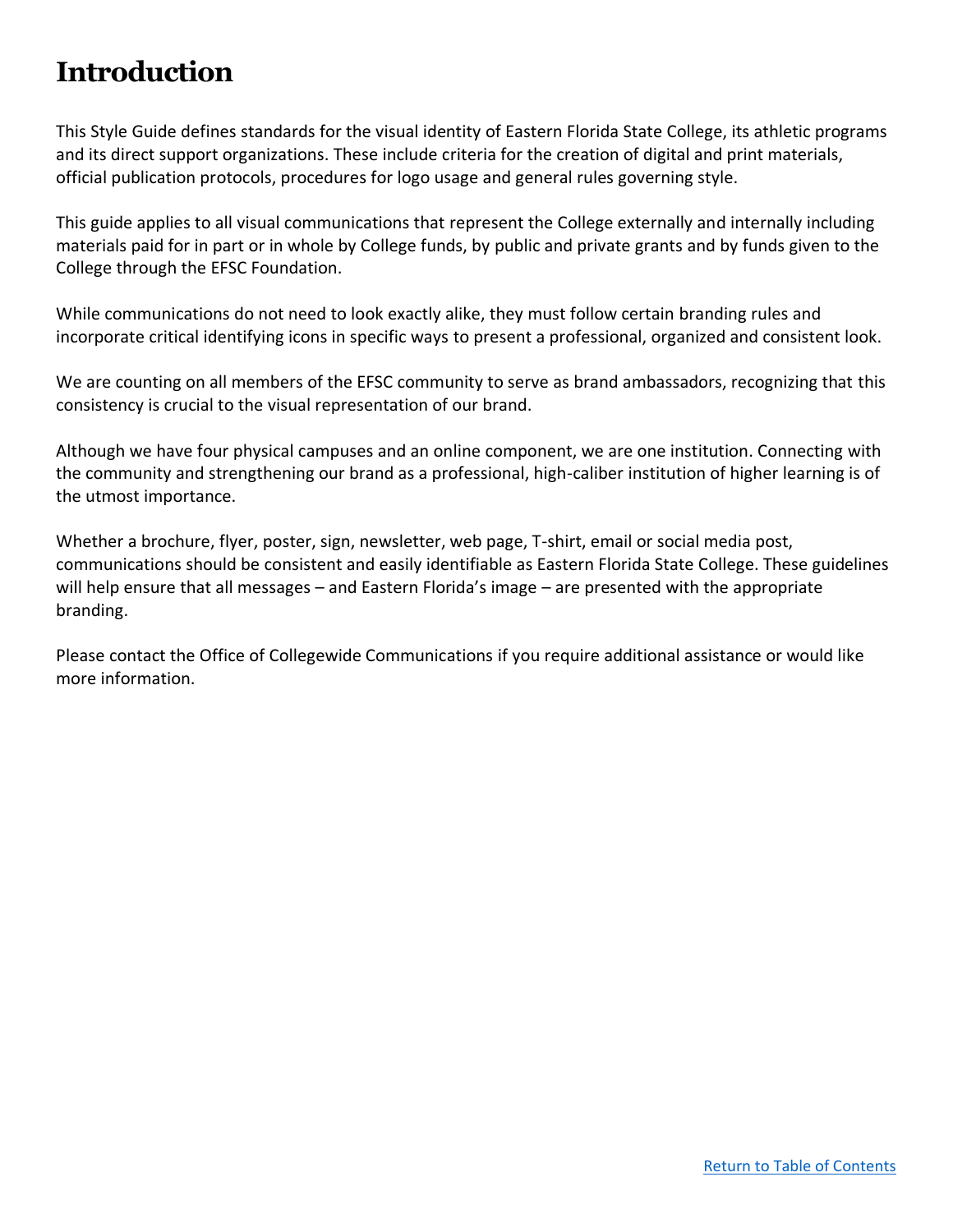## <span id="page-3-0"></span>**Review Process**

You are encouraged to view the Office of Collegewide Communications as your in-house public relations and marketing firm. Working in partnership with Collegewide Printing & Graphic Services, the Communications team aimsto help you create the most professional pieces possible, to both your benefit and the College's. Combined, their expertise includes writing, marketing, advertising, web development, social media and public relations.

The Office of Collegewide Communications, along with the Executive Team, is responsible for final review and approval on the copy, design and graphic content of the following items:

- Publications used for recruiting and admitting students
- Print materials, such as posters, brochures, campus flyers and signs especially those for major events in which the general public and/or community leaders are target audiences
- Surveys
- Display advertisements including those in which the College's name or affiliation is used in conjunction with any commercial venture, as well as ads that appear to convey endorsement
- Custom-screened T-shirts
- Promotional/specialty items
- Signage for buildings or vehicles (in coordination with the appropriate departments)
- Business materials, such as letterhead, envelopes, business cards, note cards, stationery and email signatures
- Video productions for student recruitment, marketing and advertising
- Digital publications, such as blogs, newsletters and marketing emails
- <span id="page-3-1"></span>• Web pages, calendar events and social media accounts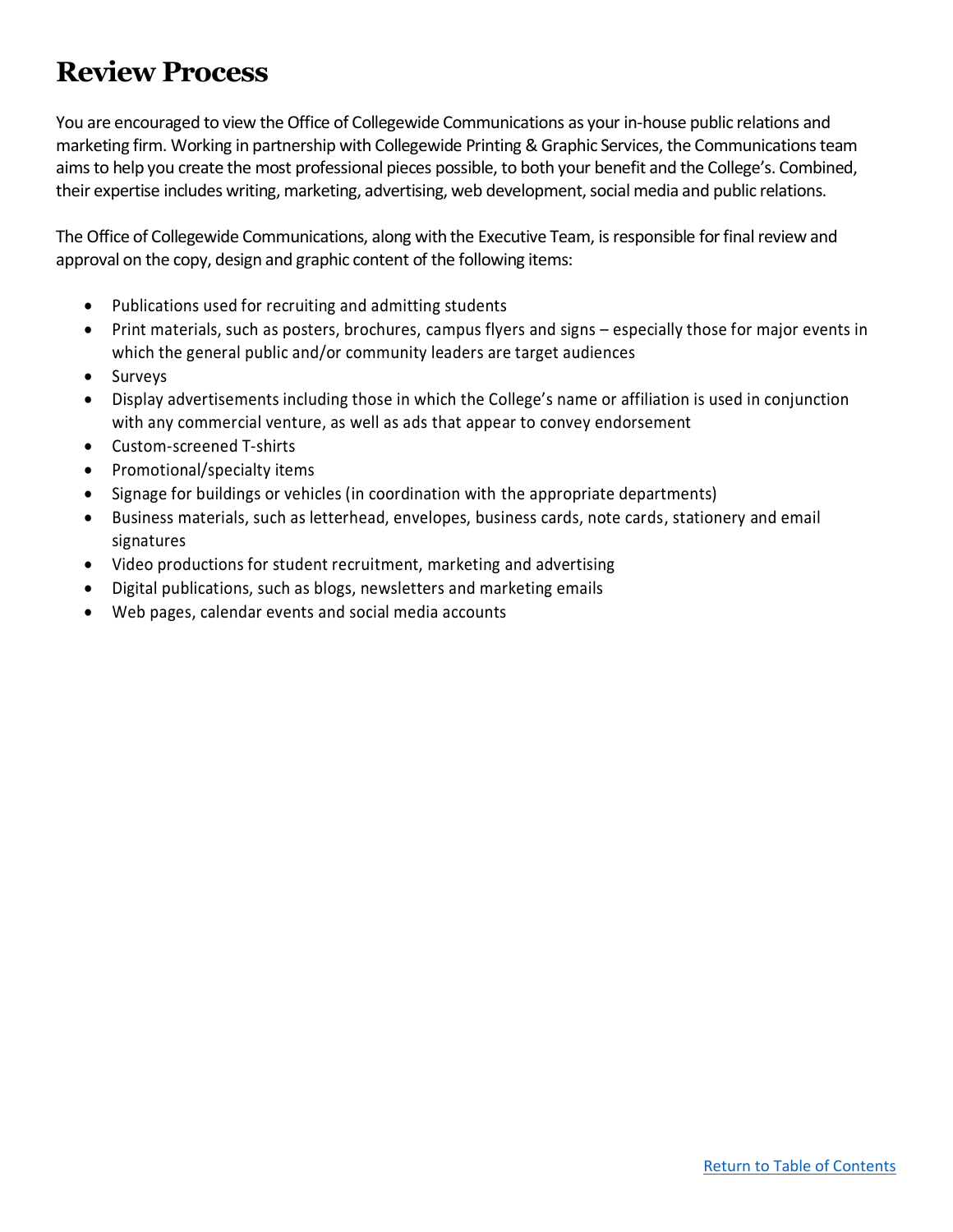## **Graphic Design Requests**

Responsible for designing, scanning, printing and copying of a variety of College materials, Collegewide Printing & Graphic Services (CP&GS) supports the printing and graphic needs of faculty, staff and students on all four EFSC campuses.

Services include high-speed copier work, collating, stapling, spiral and perfect binding, folding, three-hole punching, laminating and four-color printing. CP&GS also produces web graphics, handouts, flyers, yard signs, postcards, brochures, banners, programs, invitations, posters and more.

## **HOW TO SUBMIT A GRAPHIC DESIGN REQUEST**

**Step 1:** As "Keepers of the College Brand," the Office of Collegewide Communications must approve all verbiage prior to submission. Before contacting CP&GS, please send a detailed project request to sparlings@easternflorida.edu for editing and approval.

Student clubs and activities must also receive approval from their Campus Provost Office for any materials on which the College's name is to be used. Be sure to build approval time into the production schedule of any print needs you may have.

**Step 2:** Log on to Print Shop Pro (https://easternflorida.webdeskprint.com/PSP/app/PSP\_Start.asp), and submit your request for graphics or print materials.



**Step 3:** CP&GS will access each submission. Complete requests will be placed in the work queue to be assigned to a designer, who will prepare a proof for the originator.

**Step 4:** Once a project has been designed, both the originator and the Office of Collegewide Communications will have access to a proof on Print Shop Pro. Minor edits may be submitted at this time, after which the material will be finalized and/or printed.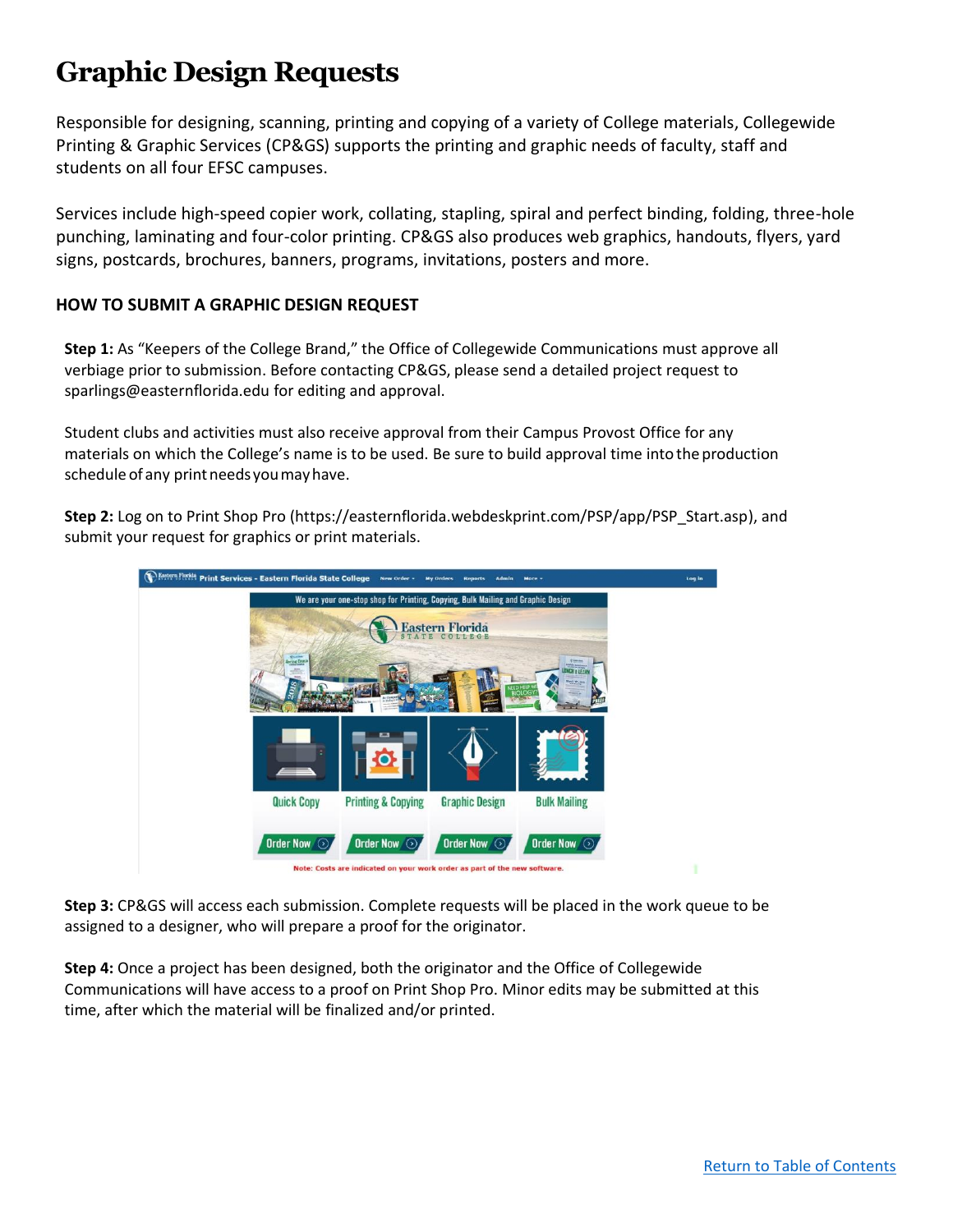## <span id="page-5-0"></span>**Branding Standards**

### **EFSC NAME**

The official name of the institution is "Eastern Florida State College." It may also be referred to as "Eastern Florida" or "EFSC", but not "Eastern Florida State." There are no periods between the letters when the initials are used.

### **EFSC LOGO USAGE**

A College logo must appear prominently on all print and digital materials and promotional items. It must be reproduced from a high-resolution digital file in the College's official colors, or in black (for one-color publications).

**Under no circumstances may College logos be redrawn, reconfigured or modified in any form. This includes stretching the logo to fit in a space, adding outlines to the image, changing colors, removing elements from the logo, adding additional images or text, etc.**

Digital logo files may be obtained from the College's Brand Standards web page at easternflorida.edu/go/branding or by reaching out to Collegewide Printing & Graphic Services. The Brand Standards web page, along with page four of this document, also include information and guidelines for when logo usage requires the prior approval of the Office of Collegewide Communications.

### **OFFICIAL LOGOS**

### **Main Logo**

The EFSC house logo is the College's official identifier. It is the visual symbol to represent the College and must be incorporated into all print and digital publications emanating from EFSC. The service mark symbol must be included with the logo.

### **Web Logos**

All standards for color and the usage of logos in print and electronic publications also apply to College-related web pages. Versions of the logo designed for the web are never to be used in printed materials.

For most online applications, the preferred logo is the version that uses the approved green and navy college colors over a white background. The version of the logo used over a black background is reserved for use only on the main College website, and may not be used elsewhere without prior permission from the Office of Collegewide Communications. Contact harwoodc@easternflorida.edu for more info.





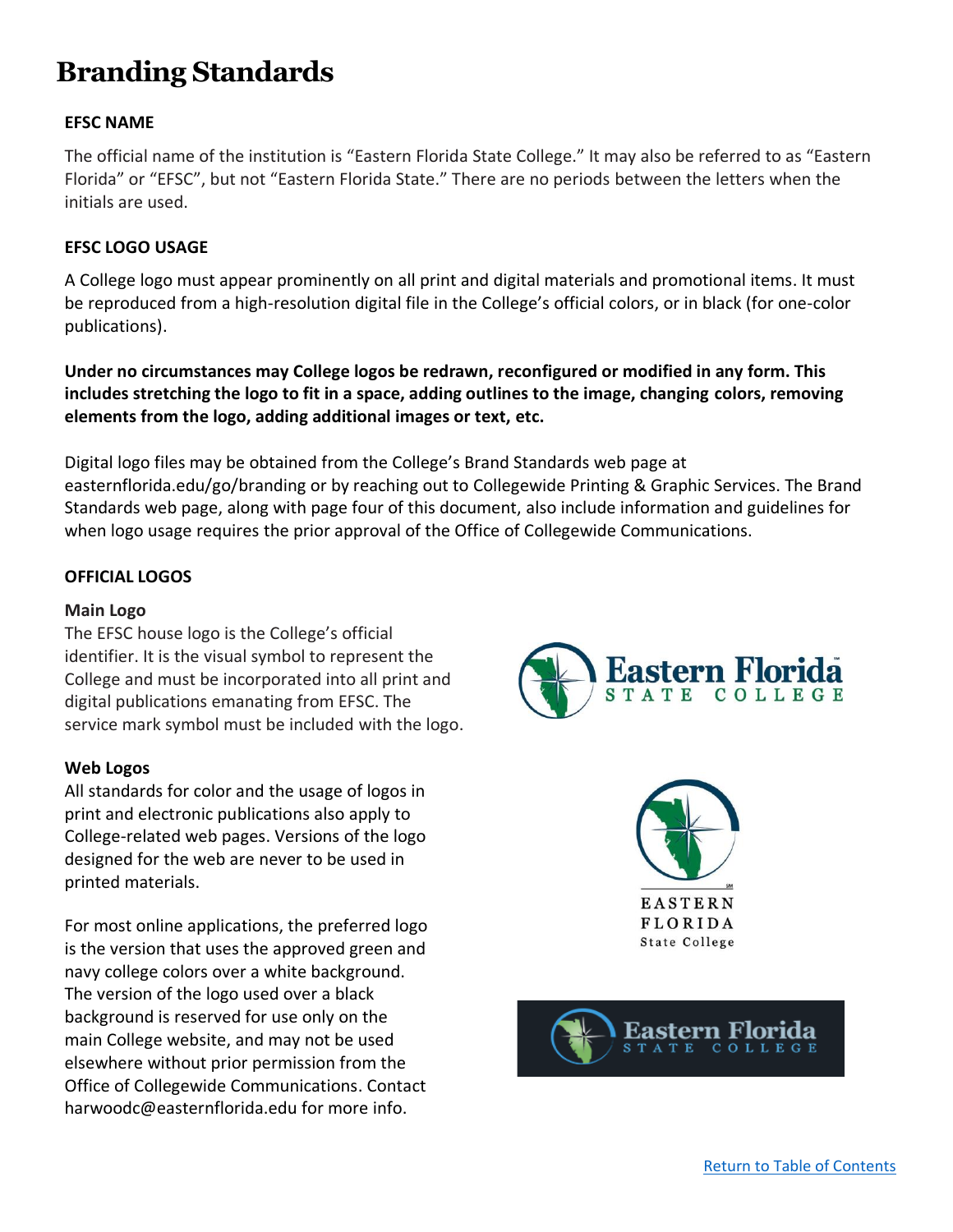### **Block Logo**

The block logo, consisting of the letters "EFSC", is designed for use on social media platforms and promotional materials not suited for a horizontal format.

The Office of Collegewide Communications will create custom branded block logos for social media accounts as necessary.

### **Athletics Logo**

The Eastern Florida Titans logo with the Mr. Titan mascot is the official insignia of EFSC's athletic teams. The "Eastern Florida" text treatment is a secondary athletics identifier on uniforms and for other uses as approved by the Athletics Department or Collegewide Communications.

With prior approval from the Office of Collegewide Communications, they may be used by other departments across campus for student-related, spirit-oriented programs and activities.

### **Department/Program Logos**

EFSC divisions, organizations, departments and programs should use the EFSC logo with the name of the unit centered under the base. This usage represents the unit's official logo.

### **EFSC SEAL**

The official seal of Eastern Florida State College is not part of the logo system and is, therefore, not interchangeable with the EFSC logo.

The seal is used to authenticate official College documents and to communicate the significance of special occasions and events. It is used on commencement programs, diplomas and annual reports and certificates. It may also be watermarked into official letterhead.









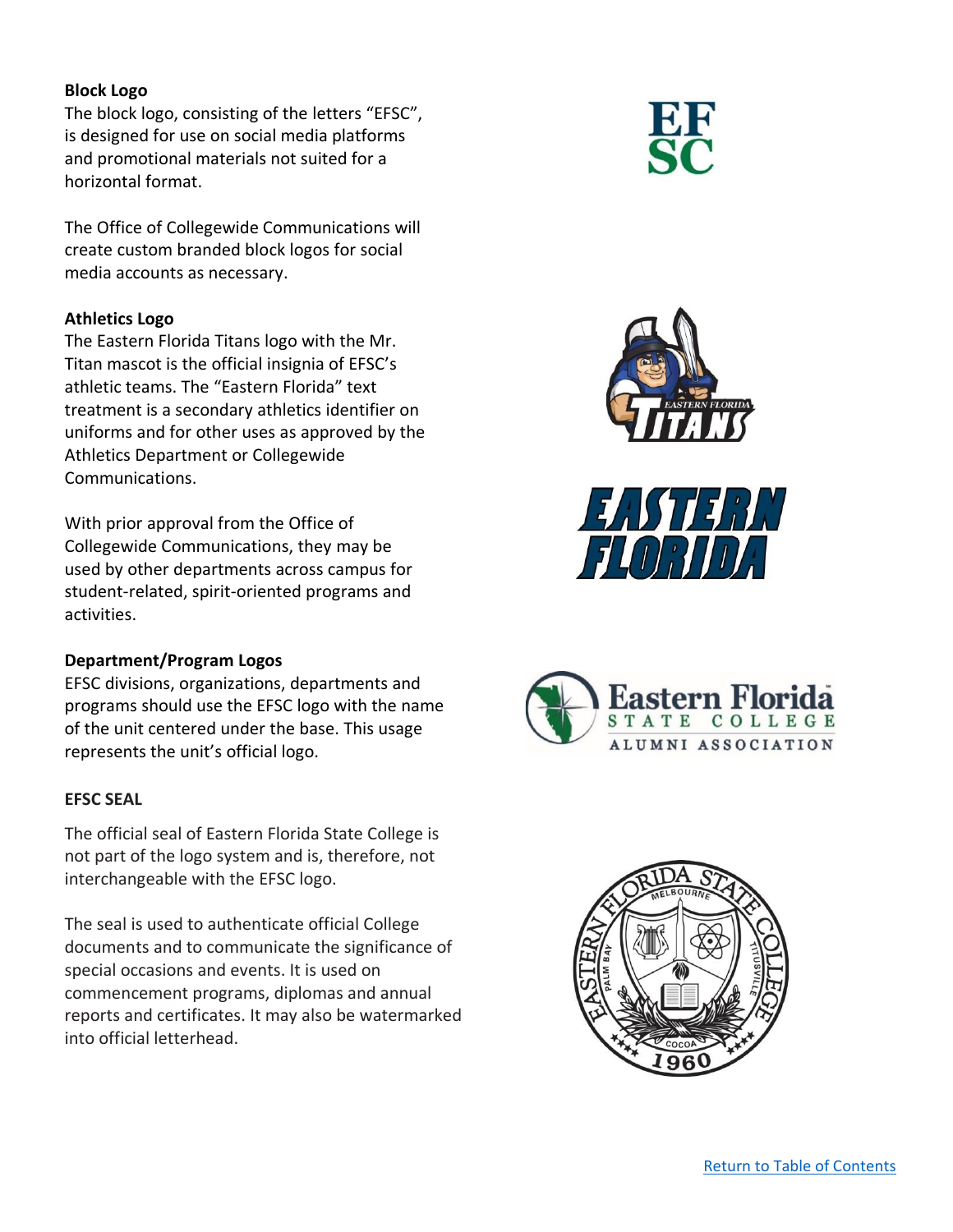## <span id="page-7-0"></span>**Legal Requirements**

For auditing purposes, two statements have been created for use on various print and digital items:

#### **ACCREDITATION STATEMENT**

This is used in official College publications, such as the catalog, student handbook, course schedules and Recruitment items. No variation in the wording is permitted. The Accreditation Statement is also visible on the College website.

*Eastern Florida State College is accredited by the Southern Association of Colleges and Schools (SACS) Commission on Colleges to award baccalaureate and associate degrees, as well as specialized certificate programs. Contact the Commission on Colleges at 1866 Southern Lane, Decatur, Georgia 30033-4097 or call 404-679-4500 for questions about the accreditation of Eastern Florida State College.*

#### **EQUAL OPPORTUNITY STATEMENT**

This is used in official College publications, such as documents for special programs or Human Resources.

If space is limited, the second paragraph may be omitted.

*Eastern Florida State College is an equal access/equal opportunity institution accredited by the Southern Association of Colleges and Schools (SACS).*

*Eastern Florida State College is committed to the policy that all persons shall have equal access to its facilities, educational programs, employment or activities without regard to race, color, creed, ethnicity, national origin, gender, sexual orientation, age, religion, marital status, veteran status or disability.*

Eastern Florida State College is dedicated to providing a nondiscriminatory environment which promotes equal access, equal educational opportunity, and equal employment opportunity to all persons regardless of age, race, national origin, color, ethnicity, genetic information, religion, sex, gender, sexual orientation, pregnancy, disability, marital status, veteran status, ancestry, or political affiliation in its programs, activities, or employment.

Inquiries regarding the College's Equal Opportunity Policies, including Title IX (gender discrimination) and Section 504 of the Americans with Disabilities Act (disabled discrimination) and equity issues in general may be directed to:

> Ms. Darla Ferguson AVP Human Resources/Chief Equity and Diversity Officer Cocoa Campus, Building 2, Room 103 1519 Clearlake Road, Cocoa, FL 32922 Telephone: 321-433-7080 Email: fergusond@easternflorida.edu

OR

Stephen W. Salvo Title IX Compliance Coordinator Melbourne Campus, Building 8, Room 201G 3865 North Wickham Road, Melbourne, FL 32935 Telephone: 321-433-5775 E-mail: salvos@easternflorida.edu

Inquiries regarding veterans' programs may be directed to either:

Military & Veterans Service Center Building 1, Room 140 3865 North Wickham Road Melbourne, FL 32935 Telephone: 321-433-7880

Military & Veterans Service Center Building 11, Room 113 1519 Clearlake Road Cocoa, FL 32922 Telephone: 321-433-7880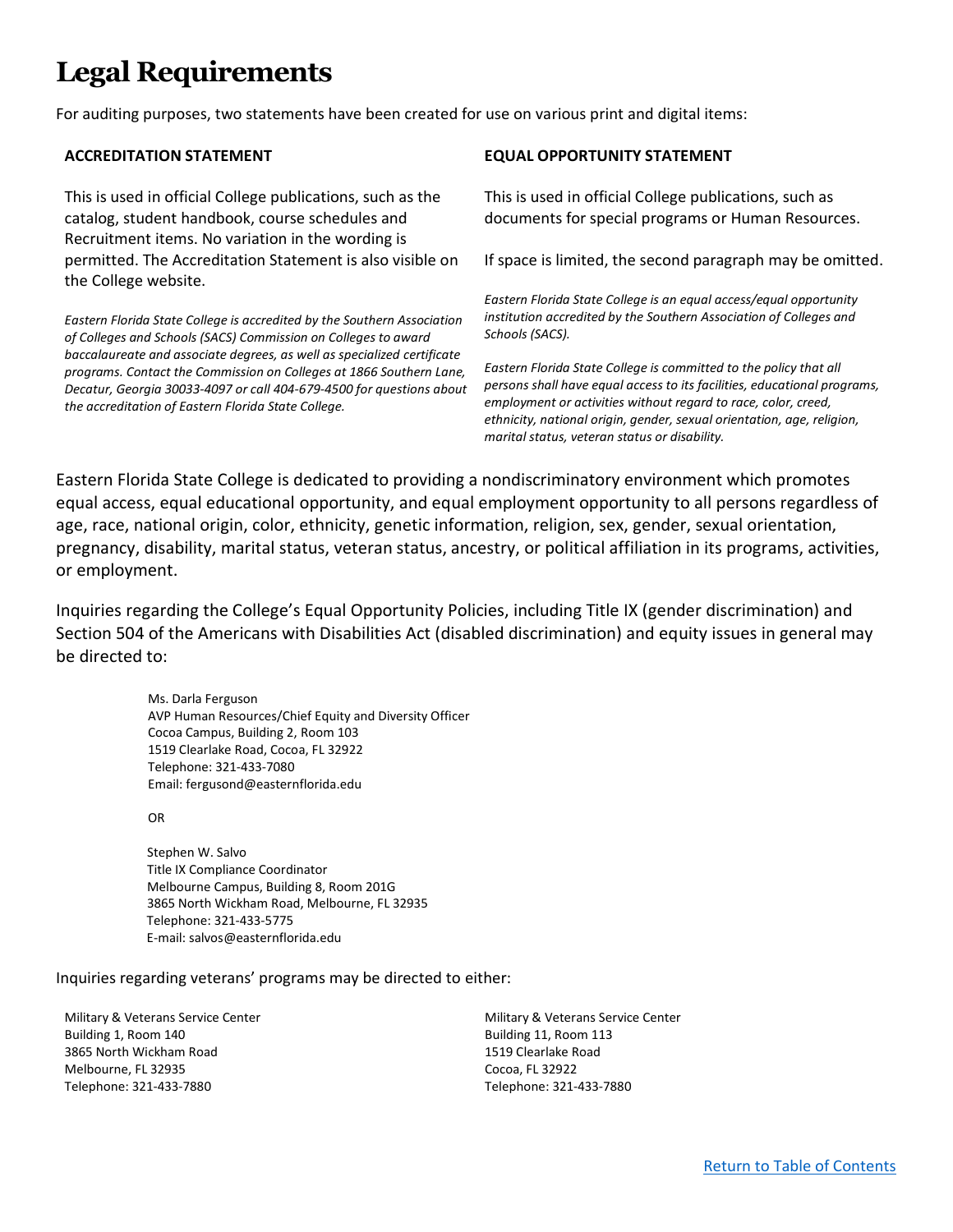## <span id="page-8-0"></span>**Business Materials**

All academic, administrative and support units of the College are required to use the approved letterhead styles on all stationary.

Envelopes, business cards, mailing labels, fax cover sheets and other stationary items that incorporate a logo must also conform to these guidelines.

Letterhead, envelopes and business cards may be ordered from Collegewide Printing & Graphic Services.

Business cards are available to all EFSC faculty and staff, as well as to members of the Student Government Association (SGA).

Business cards may not be created for student clubs or activities.

## <span id="page-8-1"></span>**Email Signature**

The following email signature has been approved for use by all faculty and staff. External emails must include the Public Records Disclosure. Template personalization including wallpapers, quotes, scripture and images is not approved for use on official EFSC emails. Please contact the Office of Collegewide Communications for assistance with inserting your branded signature into Microsoft Outlook.

### **Name**

Position Eastern Florida State College X Campus, Building X, Room X 321-433-XXXX Email Address Graphic(s) Public Records Disclosure

## **Permissible Graphics:**











## **Public Records Disclosure:**

**Please Note:** Due to Florida's very broad public records law, most written communications to or from College employees regarding College business are public records, available to the public and media upon request. Therefore, this email communication may be subject to public disclosure.

 $\boldsymbol{\Omega}$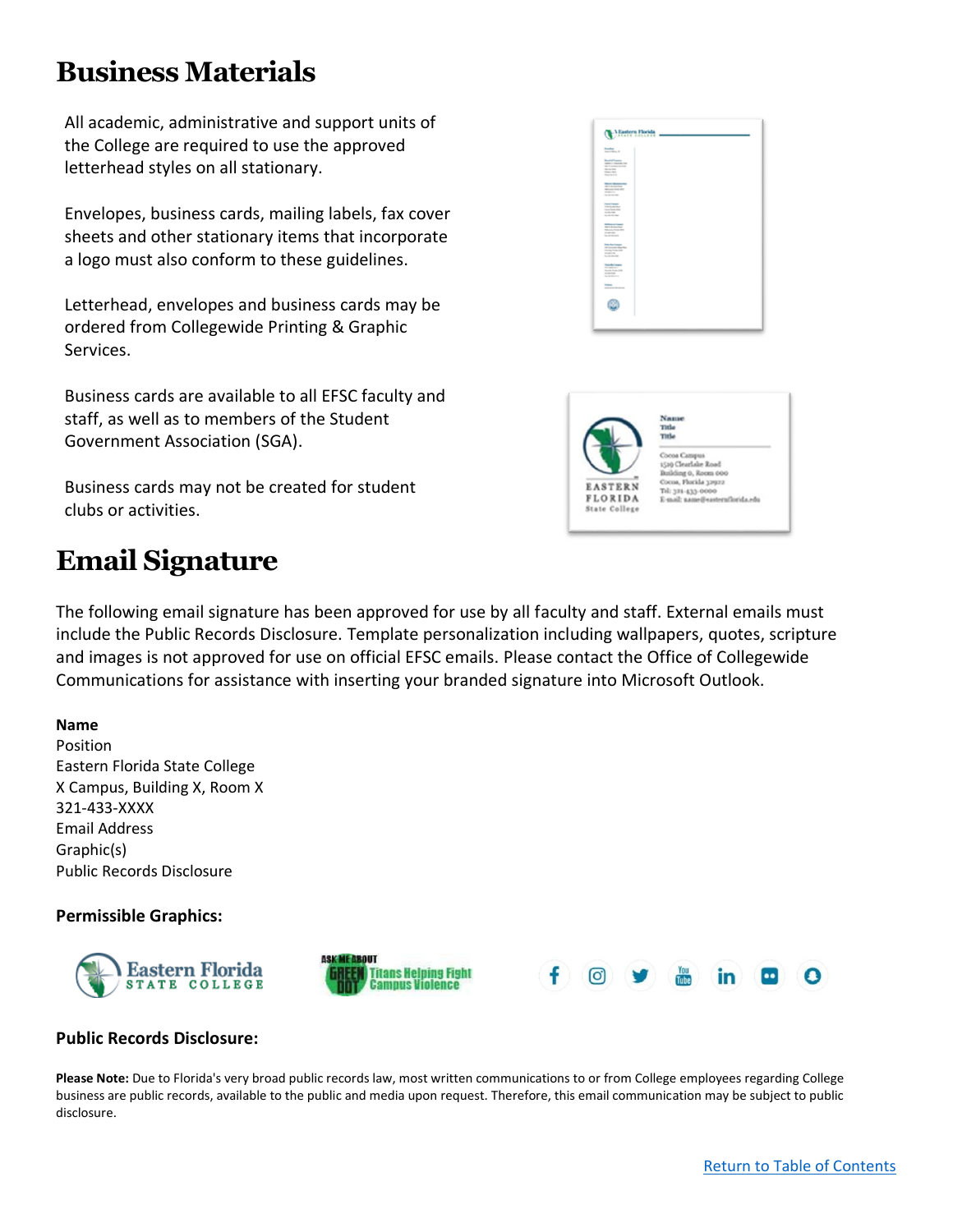## <span id="page-9-0"></span>**Voicemail**

Make the College brand part of your daily professionalism. A variation of the following statement is suggested when setting up your voicemail for work:

"Thank you for calling Eastern Florida State College. You've reached the desk of **(INSERT NAME)**. Please leave a brief message with your name and phone number, and I will return your call as soon as possible. Thank you, and have a great day!"

## <span id="page-9-1"></span>**College Colors and Typography**

## **COLORS**

The official colors of Eastern Florida State College are green and blue, with the exact colors specified using the Pantone Matching System (PMS). EFSC green is PMS 356 (#007940), and EFSC blue is PMS 302 (#003c5b). These tones are designed for use on all printed materials, promotional items, athletic materials and College service vehicles.

Eastern Florida's approved website colors are as follows:

| Page Background                                  | #eeede8 |
|--------------------------------------------------|---------|
| Navigation Bar/Left Column Navigation Box Header | #5B8EAD |
| Bright Green Buttons (Apply Button)              | #8FB500 |
| Turquoise (Request Info Button)                  | #039ddb |
| Navy (Register Button)                           | #003c5b |
| Dark Green (Official College Logo Color)         | #007940 |
| Tan Widgets                                      | #dddcd2 |

These colors may be used as secondary colors in an online color scheme, with the EFSC Web Manager involved in the approval process.

## **TYPOGRAPHY**

Eastern Florida State College's official type fonts are Georgia Bold (for headlines) and Calibri (for sub-headers and text).

Google Source Sans Pro is the official EFSC website font. The appearance of fonts on the EFSC website is controlled by the site's CSS (Cascading Style Sheets) and are not to be overridden at the source level without prior approval from the EFSC Web Manager.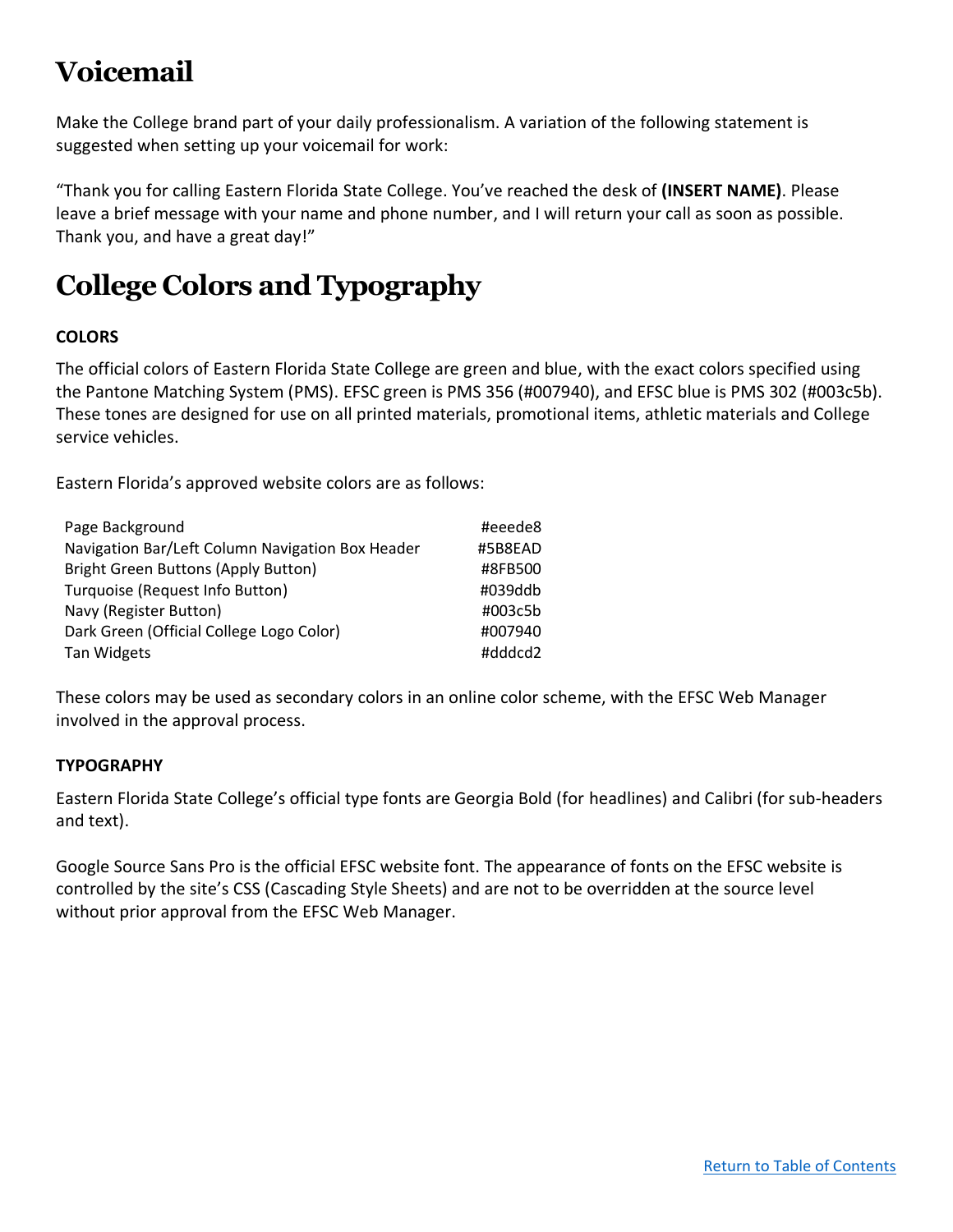## <span id="page-10-0"></span>**College Websites**

Eastern Florida State College's primary academic website (www.easternflorida.edu) and the College's main athletics website (www.efsctitans.com) are maintained by the Office of Collegewide Communications, with changes supervised and published by the EFSC Web Manager in accordance with current accessibility requirements and web design best practices.

Page templates for the website are maintained in each site's Content Management System (CMS). CMS access and training is coordinated through the Office of Collegewide Communications.

To submit changes, request training or leave comments related to website content, please contact harwoodc@easternflorida.edu or 321-433-5931.

## **Website Graphics**

The following graphic sizes are commonly used on the Eastern Florida State College website:

| Homepage Banner | 833 x 279 pixels   |
|-----------------|--------------------|
| Subpage Banner  | 1,000 x 250 pixels |
| Web Slide       | 410 x 303 pixels   |
| Meganav Slide   | 292 x 216 pixels   |
| Spotlight Width | 252 pixels         |

## <span id="page-10-1"></span>**Social Media Accounts**

Eastern Florida State College has established an official presence on multiple social media platforms including, but not limited to: Facebook, Instagram, Twitter, YouTube, Snapchat, Pinterest, LinkedIn, Flickr and Blogs. These official platforms are maintained and monitored by the Office of Collegewide Communications.

Those wishing to create a social media account on behalf of a College unit must first contact the Office of Collegewide Communications. While students are encouraged to author and publish content, they are not permitted to serve as account administrators. The following section provides a sample of the requirements for EFSC social media accounts, as outlined in the College's official Social Media Procedures & Guidelines.

## **NAME/HANDLE**

Names on social media accounts should include "Eastern Florida State College," and handles should include "EFSC." If a unit has a presence on more than one campus, the campus should also be included in the name.

## **DISCLAIMER**

All EFSC-related social media accounts must include a link (bit.ly/EFSCsocial) to the following disclaimer:

*This social media account is a resource of an organization affiliated with Eastern Florida State College. Content on this page may not necessarily reflect the opinions of the College or its*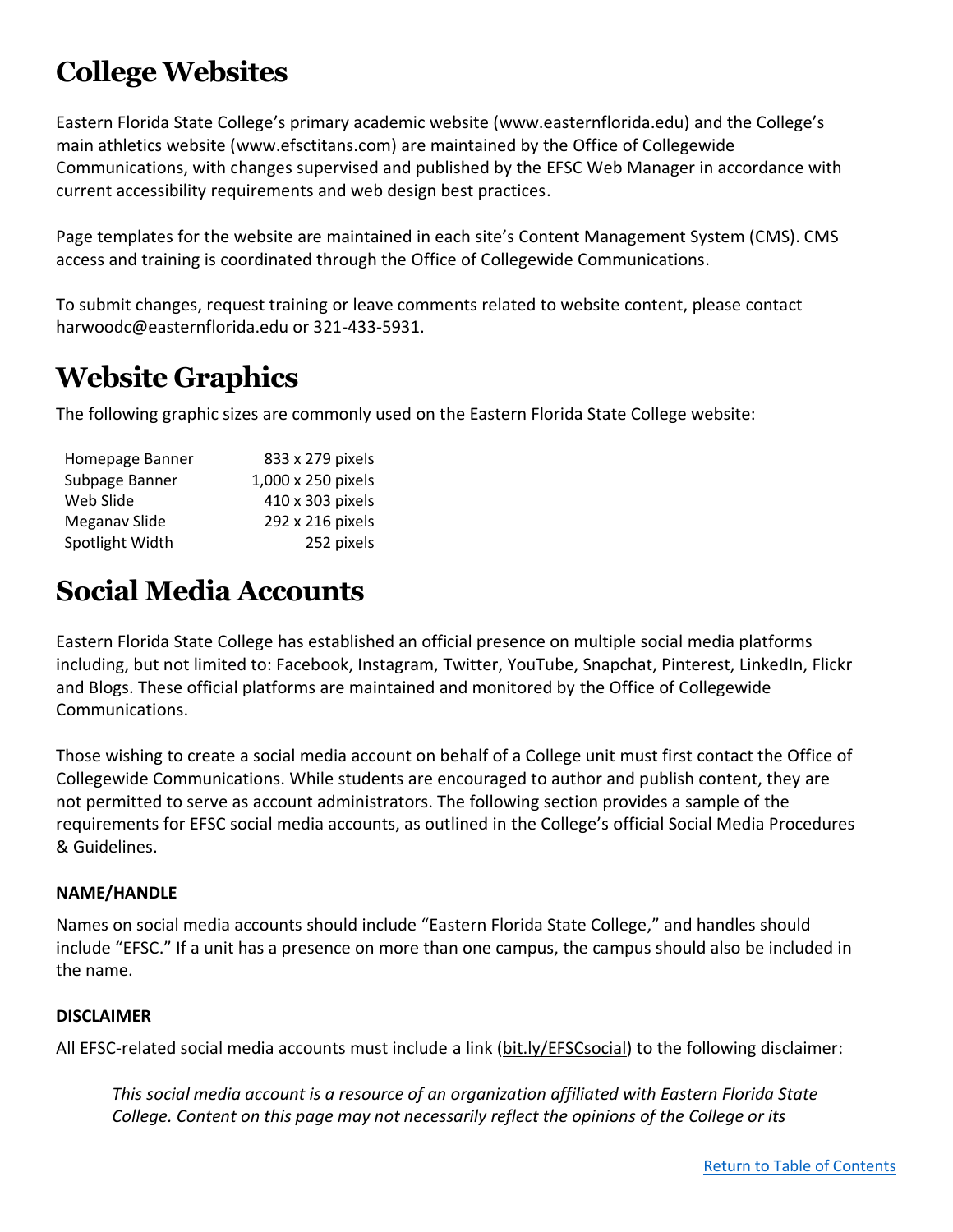*leadership. In addition, any and all content posted by fans is the property and responsibility of the fans, not EFSC, and the College accepts no liability or responsibility for any fan-posted content or target site linked to from this page. While we appreciate and encourage the thoughtful exchange of ideas, conversations will be monitored and comments may be deleted if threatening, inappropriate, offensive or libelous language is used or if comments on a post veer off-topic from the original post. Any commercial offers may be removed from the site.*

## **GRAPHICS**

During the account setup process, the Office of Collegewide Communications will ensure that all graphics – including profile pictures and cover photos – comply with social media best practices and branding as outlined in the College's Social Media strategy.

When posting content as a College page, images, videos and other graphics not specifically generated by EFSC, such as media retrieved from a search engine, are not to be used without express legal permission. Contact the Office of Collegewide Communications for assistance with obtaining an appropriate form of media.

### **HASHTAGS**

When appropriate, users are encouraged to use one or more of the College's official hashtags:

| #wheretitansrise | #futureEFSCtitan | #EFSCgrad | #EFSC |
|------------------|------------------|-----------|-------|
|                  |                  |           |       |

## <span id="page-11-0"></span>**Photographs**

Photographs intended for public use in Eastern Florida State College advertising must portray the College's diversity and exhibit a reasonable representation of the EFSC community. A consent and release form must be completed by any person whose photo may be used for marketing or publicity purposes. Forms are available from and should be returned to the Office of Collegewide Communications when complete.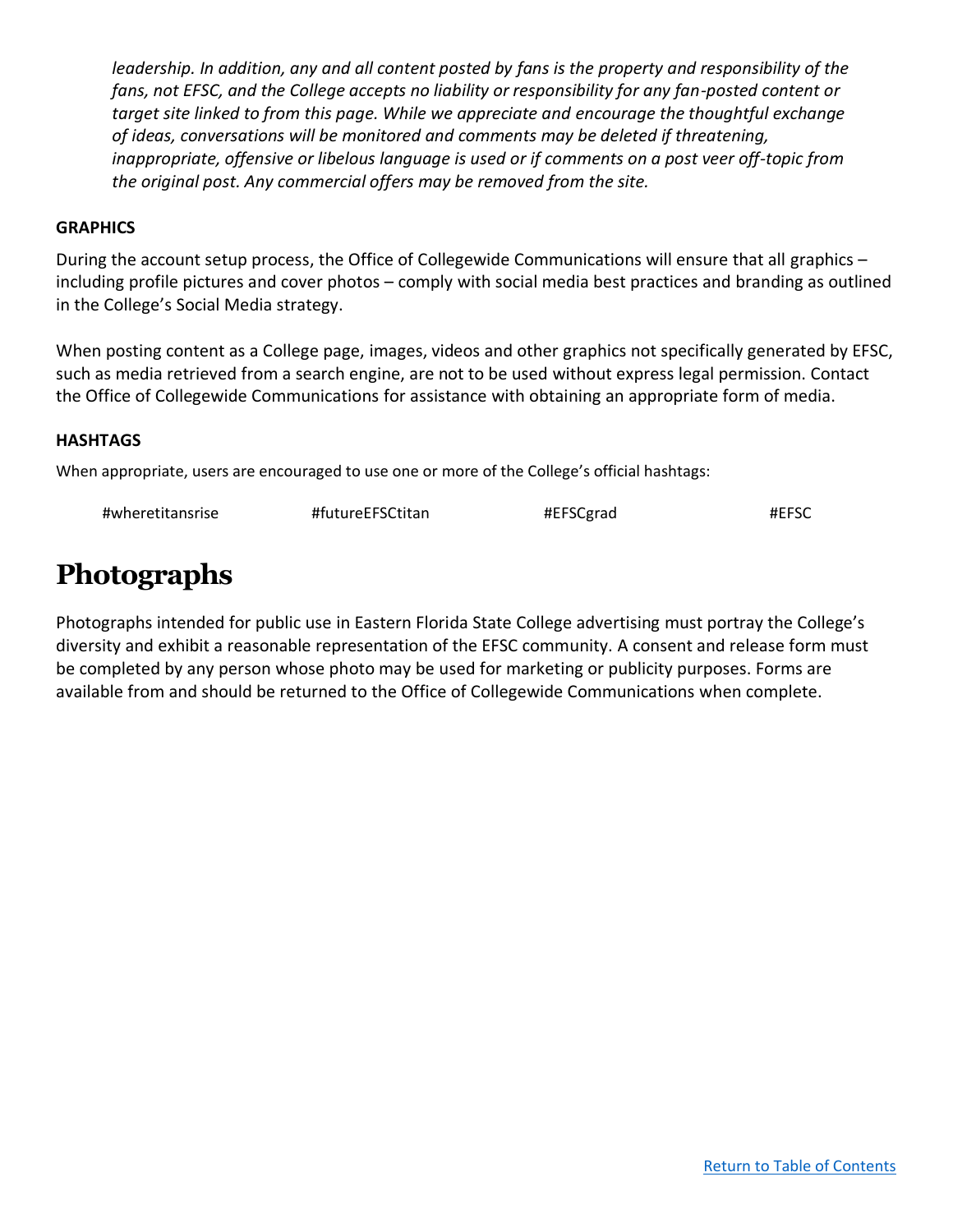## <span id="page-12-0"></span>**Manual of Editorial Style**

The following Manual of Editorial Style has been established to bring consistency to College publications including brochures, catalogs, flyers, newsletters, posters, press releases, web copy and social media posts.

EFSC Style is based on practices widely embraced by academic, public relations and news authorities. This manual provides a brief overview of common style conventions; **please refer to the most recent version of the Associated Press Stylebook for any topics not covered in this guide.**

## **ACADEMIC DEGREES**

Capitalize the name of the degree and the discipline (where applicable) when the full name of a degree is mentioned.

• He earned a Bachelor of Arts degree in History. He is now pursuing a Master of Science in Sociology.

Use an apostrophe to indicate possession when the title of a degree is shortened.

- I would like to earn my bachelor's degree.
- **EXCEPTION:** Has she finished her associate degree yet?

EFSC degrees and certificates are abbreviated as follows(note the punctuation):

| <b>DEGREE</b>                        | <b>ABBREVIATION</b> | <b>DEGREE</b>                             | <b>ABBREVIATION</b> |
|--------------------------------------|---------------------|-------------------------------------------|---------------------|
| Associate in Arts                    | A.A.                | <b>Bachelor of Applied Science</b>        | <b>BAS</b>          |
| Associate in Science                 | A.S.                | Bachelor of Science in Nursing            | <b>BSN</b>          |
| <b>Applied Technical Certificate</b> | <b>ATC</b>          | <b>Career &amp; Technical Certificate</b> | <b>CTC</b>          |
| Applied Technology Diploma           | ATD                 | <b>College Credit Certificate</b>         | CCC                 |

## **ACRONYMS**

Only use acronymsto designate well-known organizations. If people are unlikely to understand the meaning, spell it out on first mention, then subsequently abbreviate. Periods should be omitted in acronymsthree letters or longer.

• Examples of common acronyms: FBI, CIA, U.N., NASA, IRS, NFL, U.S.

## **ADDRESSES**

Use the traditional U.S. postal address format on web pages, social media posts and printed materials, such as flyers.

- 1519 Clearlake Road, Cocoa, FL 32922
- 3865 N. Wickham Road, Melbourne, FL 32935
- 250 Community College Parkway, Palm Bay, FL 32909
- 1311 North U.S. 1, Titusville, FL 32796

## **AGES**

Always use integers to notate age. Hyphenate when the figure serves as an adjective or substitutes for a noun.

- He is 12 years old.
- She is a 30-year-old woman.
- The 3-year-old was crying.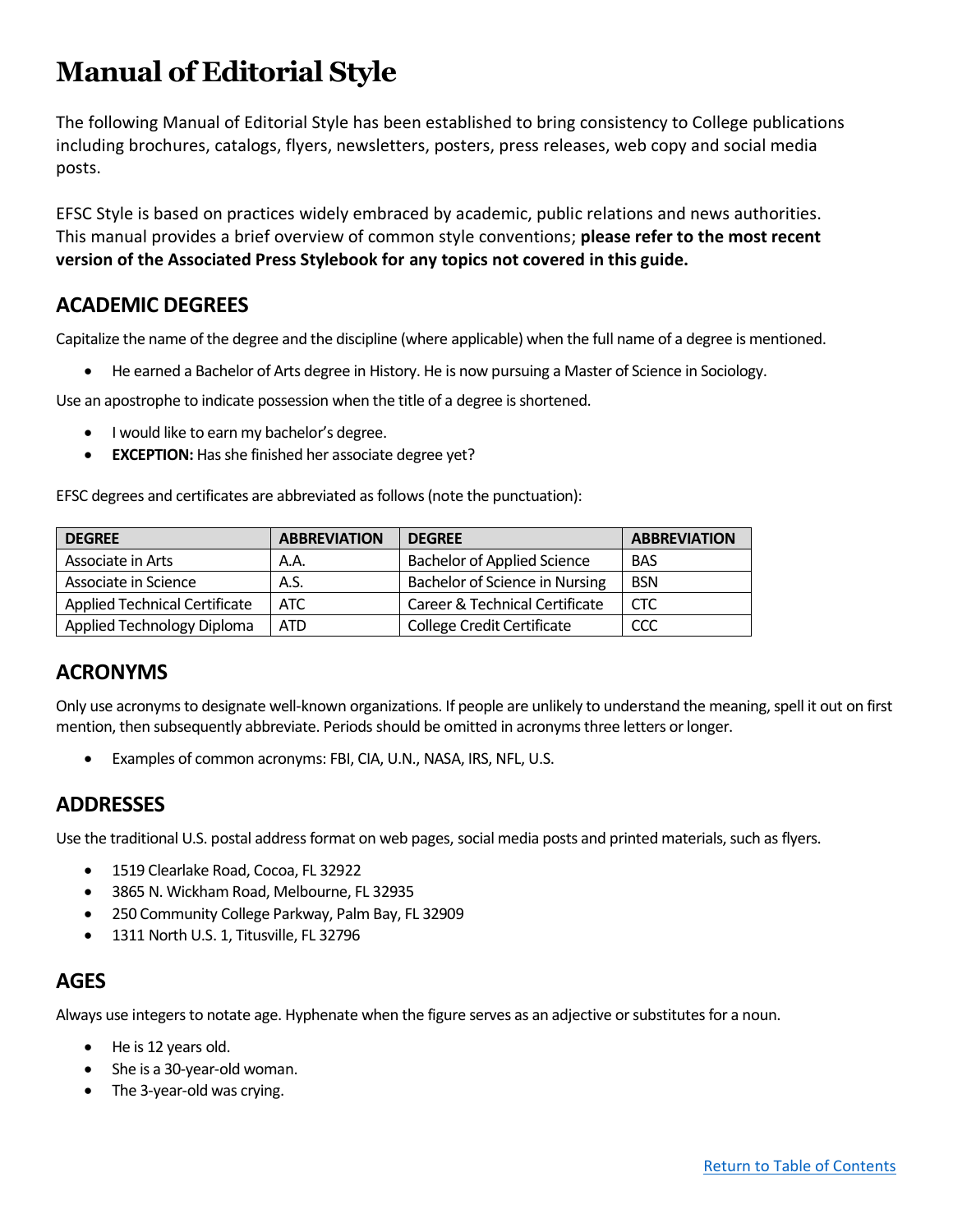## **CAMPUS LOCATIONS**

Locations on an EFSC campus are publicized using the following format (capitalization and punctuation included): Building #, Room #

• The meeting will be held in Building 1, Room 143.

When necessary to conserve space, this format may be abbreviated as follows: Bldg. #, Rm. # or Bldg. #, Room #

- The event will take place on the Titusville Campus (Bldg. 1, Rm. 143).
- Is the meeting scheduled to be held in Bldg. 1, Room 107G?

Each element of a location should be capitalized and separated by commas – including locations without a building or room number.

• Melbourne Campus, Bldg. 6, Titan Field House

## **CAPITALIZATION**

Avoid the unnecessary use of capitals. Sentences read more smoothly if the eye is not stopped by frequent capitalization. The word "college" is capitalized when it specifically refers to EFSC.

Capitalize the following:

|                              | <b>EXAMPLE</b>                           |
|------------------------------|------------------------------------------|
| Academic terms               | Fall Term 2018                           |
| <b>Boards and committees</b> | <b>EFSC Board of Trustees</b>            |
| Campuses                     | Cocoa Campus                             |
| Course titles                | Underwater Basket Weaving 101            |
| Departments                  | the Theatre Department                   |
| Government agencies          | the City of Cocoa                        |
| Languages                    | English, German                          |
| <b>Offices</b>               | The Office of Collegewide Communications |
| Organizations                | Florida Today                            |
| Programs                     | the Core Scholar Program                 |
| Scholarships and awards      | <b>STARS Awards</b>                      |

Do not capitalize the following:

|                              | <b>EXAMPLE</b>                                            |
|------------------------------|-----------------------------------------------------------|
| Words you wish to emphasize  | INCORRECT: The event will have FREE food!                 |
| Occupations                  | John Smith is a teacher.                                  |
| Academic disciplines (except | I am an accounting major, but she is studying English. He |
| languages/degrees)           | eventually wants to earn his Master's in Music.           |
| Seasons                      | My favorite season is fall.                               |

## **CURRENCY**

Always use a currency symbol and the fewest number of integers possible. Omits words that describe the currency, such as "dollars." Numbers larger than 1 million should be designated by a currency symbol, numerals and a word.

- I found £20 on the street.
- He has \$5 in his pocket, and I have \$15.83 in my purse.
- She has \$150 million in the bank.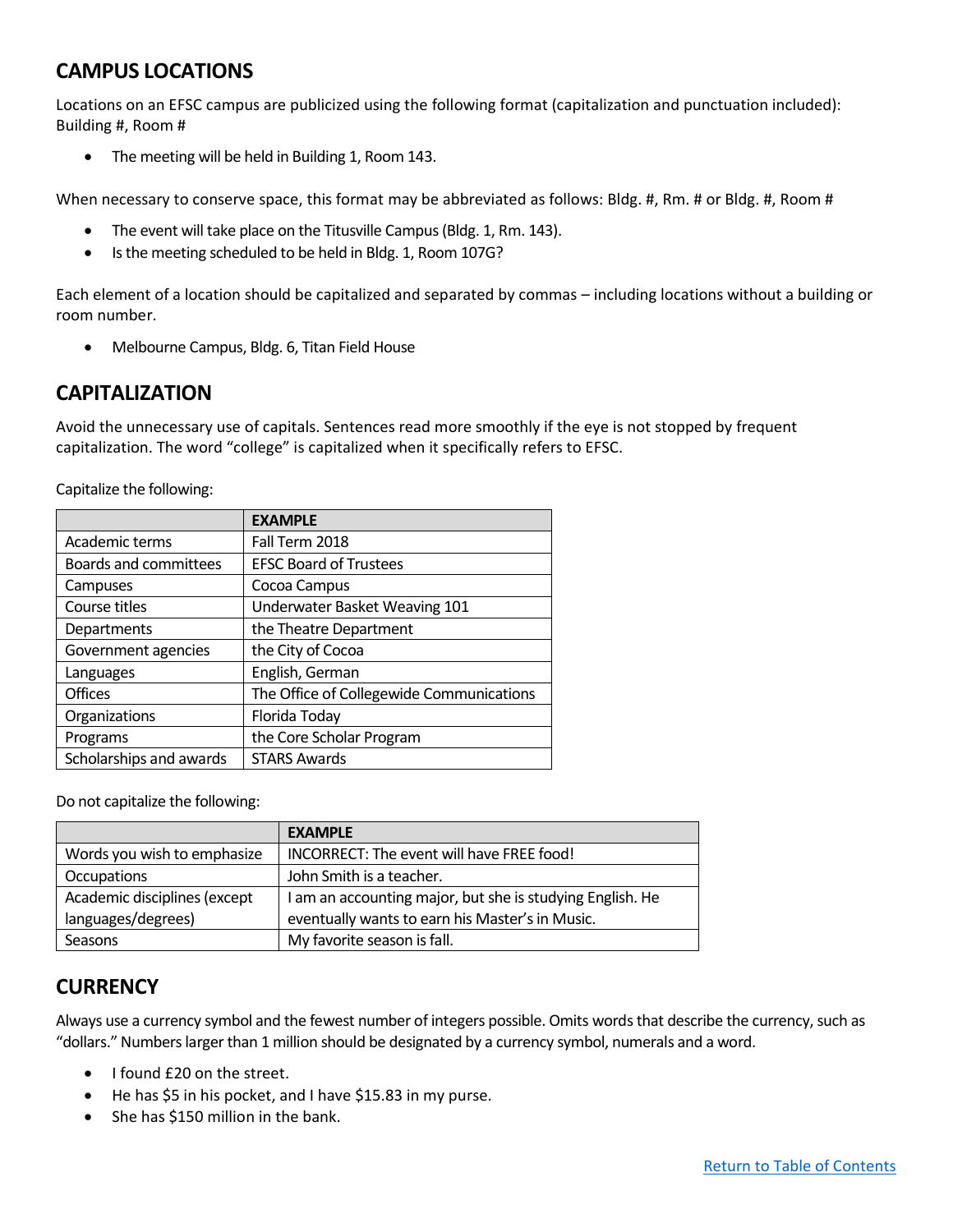## **DATES & TIMES**

## **STANDARD DATE FORMAT**

Commas should be placed after the day of the week, the date and the year (if in the middle of a sentence and at the end of a clause). Use ordinal numbers when a date stands alone, but not when a month is included.

- Today is Monday, May 21, 2018.
- On Wednesday, February 17, 1988, she went to the zoo.
- It is due by February 25. Is the whole thing due by the  $25<sup>th</sup>$ ?

### **DAYS & MONTHS**

Write out days of the week and months where space allows. If necessary, days and select months may be abbreviated to conserve space. Spell out the month when it stands alone or with a year.

- We are going to the zoo on Monday, August 20.
- ABBREVIATED DAYS: Sun., Mon., Tue., Wed., Thu., Fri. and Sat.
- ABBREVIATED MONTHS: Jan., Feb., Aug., Sept., Oct., Nov. and Dec.
- The celebration will be held in February. The events of October 1994 are historic.

### **YEARS**

Use digits, rather than spelling out years. Spell out centuries less than 10, hyphenating them when used as adjectives. A.D. precedes the year, while B.C. follows it. Use numerals and omit the apostrophe for decades; if the decade is easily identifiable, an apostrophe may be used to contract the number. Contract the second year when using date ranges.

- $\bullet$  He lived during the first century; she lived during the 18<sup>th</sup> century.
- This seventeenth-century furniture is beautiful.
- The year is A.D. 2018; 300 B.C. feels like it was yesterday!
- She lived during the 1960s. Are you sure she didn't live during the Roaring '20s?
- The events took place from 1992-93.
- The mid-1930s were a difficult time in the U.S..

### **TIMES**

In print and in online news releases, a.m. and p.m. are not capitalized, have periods after each letter and require additional punctuation if they fall at the end of a clause or sentence. On the web and in social media posts, AM and PM are capitalized and do not have periods after each letter. For times that fall on the hour, omit the colon and zeroes (except for noon and midnight, which should be written as words).

- At 8 p.m. on August 1, the eclipse will begin.
- The event begins at 1 p.m., but I will not arrive until almost 3 p.m..
- The club will meet this Thursday at 11 AM. (Space may be omitted for social media.)
- The meeting begins at 9 a.m. sharp. Lunch is scheduled for noon.

## **GRAMMAR**

### **IT'S VS. ITS**

Be mindful of the difference between **it's** and **its**. With an apostrophe, **it's** always means "it is". Without an apostrophe, the word indicates possession.

- It's raining. (It is raining.)
- Its features are very distinguished. (The features belonging to it are very distinguished.)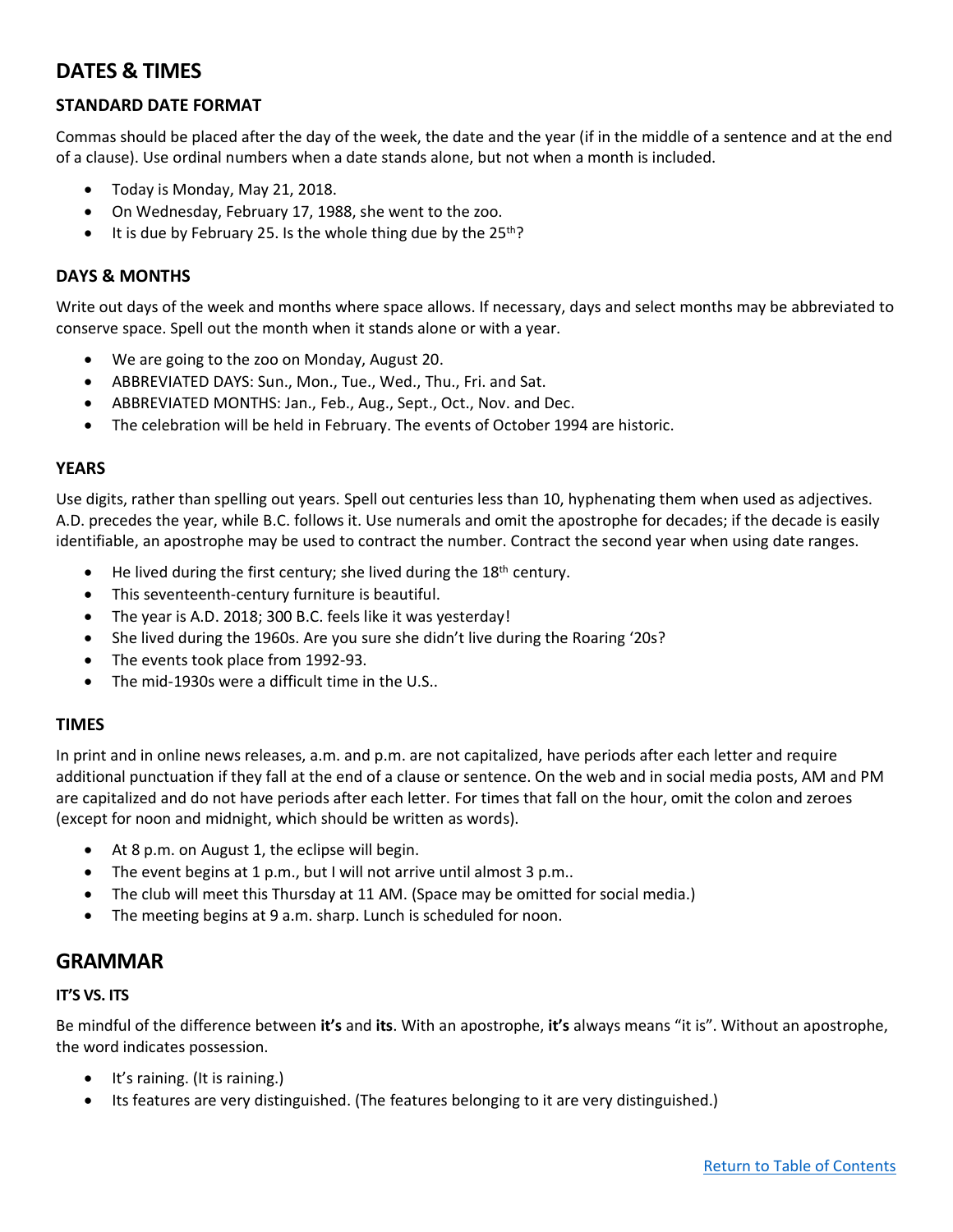### **THEY'RE, THEIR & THEIR**

Be mindful of the difference between **they're**, **their** and **there**. **They're** always means "they are", **their** indicates possession and **there** indicates a location or position.

- They're going to join us. (They are going to join us.)
- Their teeth are loose. (The teeth belonging to them are loose.)
- Look at those puppies over there! (Look at the puppies in that location.)

#### **YOU'RE VS. YOUR**

Be mindful of the difference between **you're** and **your**. With an apostrophe, **you're** always means "you are", while **your** indicates possession.

- You're almost ready. (You are almost ready.)
- Your nose is bleeding. (The nose belonging to you is bleeding.)

## **NUMBERS & NUMERALS**

Spell out numbers one through nine, and use digits for numbers 10 and higher. Spell out a number when it is the first word in a sentence, unless it refers to a year. Numbers larger than 999,999 are designated by both a digit and a word. Numerals should be used when referring to wars and personal sequence for people.

- I have three apples.
- I have 16 apples.
- Twenty apples are required for this recipe.
- 1988 was a good year for growing apples.
- I have 7.5 billion apples.
- Were apples scarce during World War II?
- Jonathan Groff originated the role of King George III in "Hamilton," which has nothing to do with apples.

### **PERCENTAGES**

In general, write out the word "percent." The % symbol may be used in scientific, technical and statistical copy, as well as on social media.

- We have seen an 8 percent increase in website traffic.
- The atmosphere is comprised of approximately 78% nitrogen.

## **PUNCTUATION**

#### **PERIODS**

Always use a single space after a period.

- CORRECT: I have a Snapchat account. I use it all the time.
- INCORRECT: I have a Snapchat account. I use it all the time.

### **APOSTROPHES**

Use apostrophes to indicate possession, typically by adding an apostrophe and the letter "s" to the end of a word. If the word already ends in "s" (whether singular or plural), the apostrophe should be placed at the very end.

- Steve's pencil (the pencil belonging to Steve)
- Dickens' novels (the novels belonging to Dickens)
- Students' bags (the bags belonging to the students)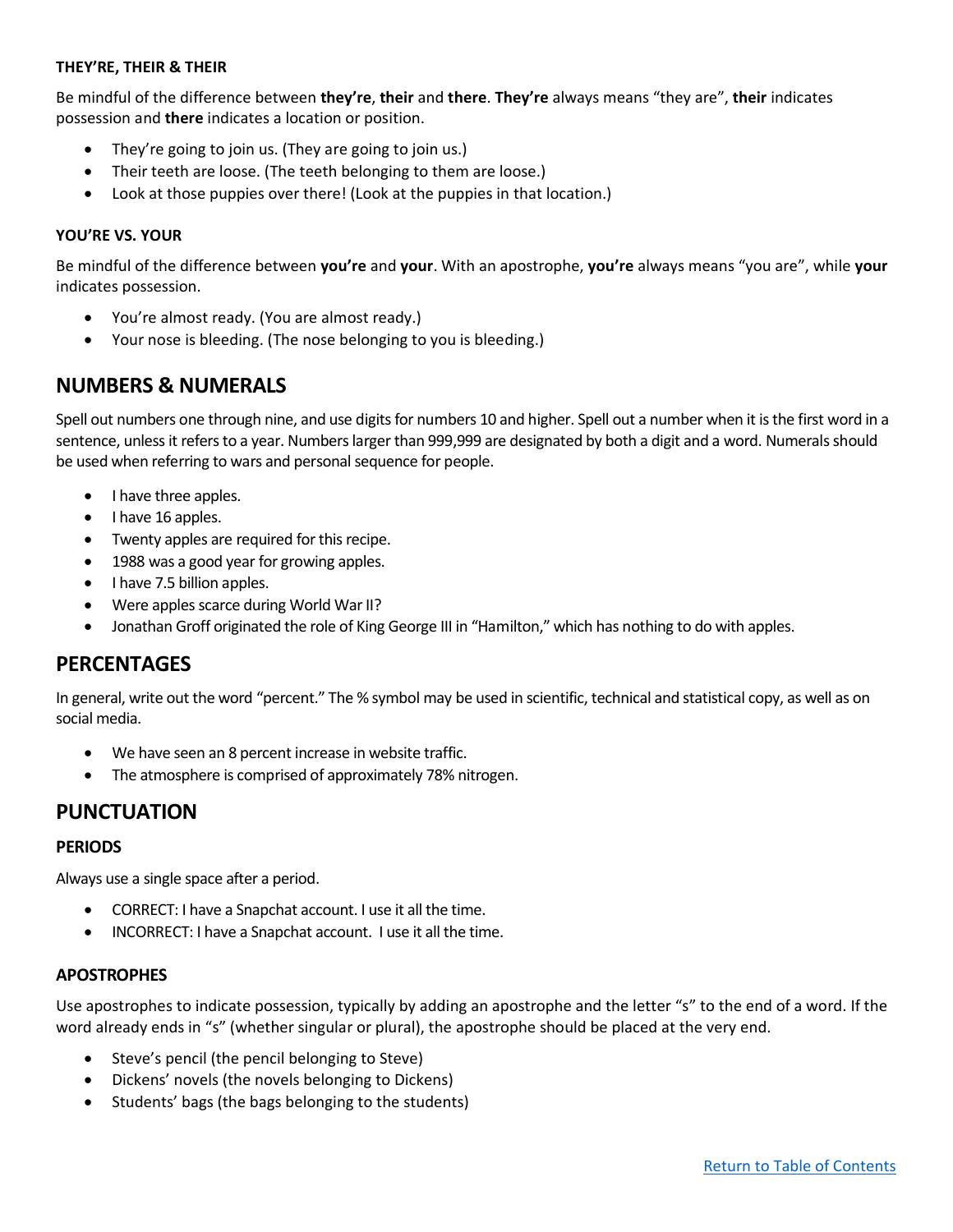### **COLONS**

Capitalize the first word after a colon only if it is a proper noun or the start of a complete sentence.

- He promised this: The company will make good all the losses.
- There were three considerations: expense, time and feasibility.
- He had only one hobby: eating.

### **COMMAS**

Use commas to separate elements in a series, but do not put the serial (Oxford) comma before the conjunction in a simple series, unless the sentence requires it for clarity. Put a comma before the concluding conjunction in a series when there is more than one conjunction in that series. Use commas to separate a series of adjectives equal in rank.

- The flag is red, white and blue.
- I gave thanks to my parents, John and Jane Doe. (John and Jane are the parents being thanked.)
- I gave thanks to my parents, John, and Jane Doe. (John and Jane Doe are being thanked in addition to the parents.)
- I had orange juice, toast, and ham and eggs for breakfast.
- a thoughtful, precise manner

#### **EXCLAMATION POINTS**

Avoid using them in multiple sentences within the same paragraph of text. Always use a single exclamation point, rather than multiples.

- The basketball team won the game!
- INCORRECT: I am going to the game! The game is on Friday! There is no class on Friday!
- INCORRECT: The basketball team won the game!!!!!!!!!!!!!

#### **HYPHENS**

Use a hyphen to connect two or more words when used as an adjective (compound adjectives). Do not use a hyphen to connect "-ly" adverbs to the words they modify. Use a hyphen to designate dual heritage. Suspend hyphens in a series. Hyphenate prefixes only when the root word begins with a vowel and the prefix ends with the same vowel. Do not hyphenate the word "collegewide" – this is a Florida College System term that has entered common usage in our world.

- She has a full-time job on campus. He teaches an on-campus course full time.
- The heavily loaded truck began its drive.
- African-America, Mexican-American, etc.
- Do you want first-, business- or economy-class tickets?
- pre-emptive, semi-invalid, precook
- The Office of Collegewide Communications is happy to assist you!

### **QUOTATION MARKS**

Periods and commas always go within quotation marks. Dashes, semicolons, colons, question marks and exclamation points go within the quotation marks when they apply to the quoted matter only. They go outside when they apply to the whole sentence. Place periods, commas, question marks and exclamation points inside the quotation marks, unless referring to a specific word or phrase. Place semicolons and colons outside of the quotation marks. Use single quotation marks for quotes within quotes. Do not use quotation marks for emphasis (sarcastic or otherwise). Use quotation marks to refer to a specific word or phrase.

- The man asked, "Will they arrive soon?"
- The secret password is "Vancouver"; she thought it was "Victoria".